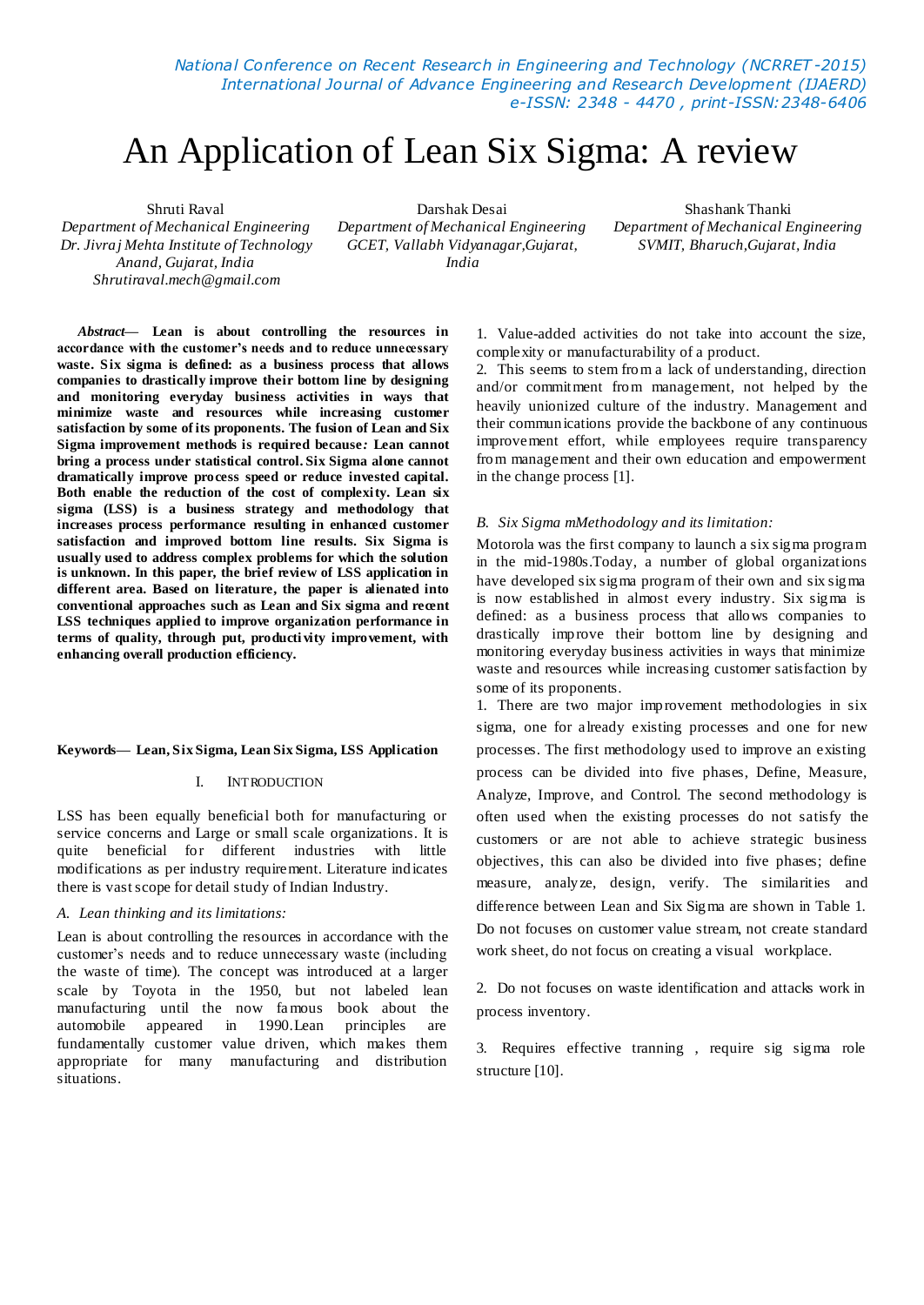4. Requires standard certification and strong organizational structure [3].

- 5. Emphasis only on quality and variation.
- 6. Six sigma focuses project work on the identified variation from the proposed standard, which in itself does not entirely focus on the customer requirements, instead it is sometimes a cost-reduction exercise that can lose sight of the customer if not implemented alongside lean [5],[15].

|  | Table 1 Similarities and differences between six sigma and |  |  |
|--|------------------------------------------------------------|--|--|
|  | lean                                                       |  |  |

| <b>Concepts</b>      | Six sigma                                                                                                         | Lean                                                                                                     |
|----------------------|-------------------------------------------------------------------------------------------------------------------|----------------------------------------------------------------------------------------------------------|
| Origin               | The quality<br>evolution in Japan<br>and Motorola                                                                 | The quality<br>evolution in Japan<br>and Toyota                                                          |
| Theory               | No defects                                                                                                        | Remove waste                                                                                             |
| Process view         | Reduce variation<br>and improve<br>processes                                                                      | Improve flow in<br>processes                                                                             |
| Approach             | Project<br>management                                                                                             | Project management                                                                                       |
| Methodologies        | Define, measure,<br>analyse, improve<br>(redesign), control<br>(or verify)                                        | Understanding<br>customer value.<br>value stream.<br>analysis, flow, pull,<br>perfection                 |
| Tools                | Advanced<br>statistical and<br>analytical tools                                                                   | Analytical tools                                                                                         |
| Primary effects      | Save money                                                                                                        | Reduce lead time                                                                                         |
| Secondary<br>effects | Achieves business<br>goals and improves<br>financial<br>performance                                               | Reduces inventory,<br>increases<br>productivity and<br>customer<br>satisfaction                          |
| Critic is m          | Does not involve<br>everybody, does<br>not improve<br>customer<br>satisfaction, does<br>not have a system<br>view | Reduces flexibility,<br>causes congestion in<br>the supply chain,<br>not applicable in all<br>industries |

### II. REVIEW ON LSS APPLICATION

This section reviews thorough literature review on LSS. Studies on some critical issues are reviewed to meet the challenges in analysis and Survey and to perform case studies

.

LSS is a business improvement approaches that aims to expand investor value by improving quality, speed, customer satisfaction and costs. It has been achievable by integration tools and principles from lean and Six Sigma methodologies (George, 2003). Pepper and Spedding (2010) have presented the integration of lean principles with Six Sigma methodology as a consistent approach to constant enhancement, and also offer a conceptual model for their successful integration. The lean production and Six Sigma methodology are examples of new alternative of Total Quality Management (TQM) with focus on human factor and needed company culture (Dahlgaard and Dahlgaard-Park, 2006). The lean approach is faintly dissimilar from TQM and Six Sigma methodology. Andersson et al. (2006) have recommended combining TQM, lean and Six Sigma to enhance the process improvement. Six Sigma and lean are exceptional road-maps, which might be applied individually or combined, together with the values in TQM. Based on the space in time among both JIT and lean, and TQM and Six Sigma; the novel method such as LSS will be best option to filled this gap by BRP/reengineering. The need for a process-based approach to organizational improvement efforts is examined by Naslund (2008). The lean and Six Sigma are prime industry process approaches which are used by organization to improve manufacturing performance. Thomas (2009) has presented the design, development and implementation of a LSS model in s mall engineering company to gain significant improvements in the company's product quality cost and delivery. The various perfection requirements that involve the objectives and techniques enclosed in the lean and Six Sigma methodologies have been uncovered By Snee (2010). It is also initiated that deployment and sustaining improvements are major issues that can be overcome by developing a sustaining infrastructure and production improvement in business process. Critical issues include using LSS to generate cash in difficult financial period, advance of data-based progression organization systems and the employ of functioning on development as a management progress implement. The benefits of reducing the operational costs, better processes and product quality, improved efficiency, which lead to boost of productivity, the quickness and flexibility obtained by the organization, greatly outweigh the expenses have been accomplished by implementation of LSS (Delgado et al., 2010). Call centres are progressively more significant for several companies and are constantly under pressure of delivering a superior service at a lower cost. The LSS is able to improve the process of a call centre, through an augment in first-call resolution, a decreasing in call centre operators' turnover and streamlining the underlying processes by eliminating unnecessary operations (Laureani and Antony, 2010). Antony (2011) has presented the basic and decisive dissimilarities between Lean and Six Sigma; the most powerful methodologies in a process superiority proposal in several organisation. The high disparity in LSS certification standards formulates it extremely difficult to moderator the authentic capability of a certified Belt and to estimate a LSS program in organisations. Laureani and Antony (2010) have addressed the need for a worldwide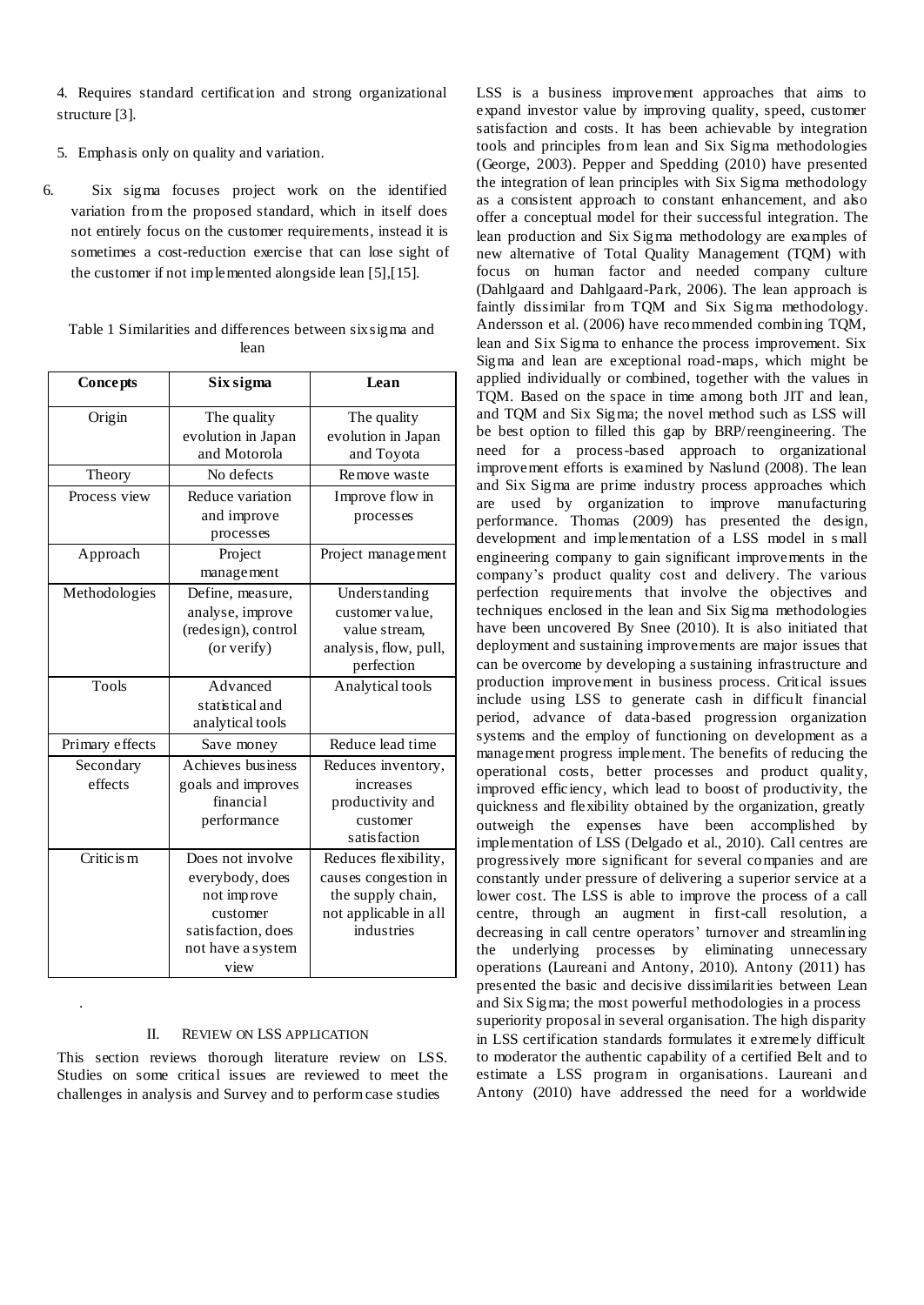recognized certification standard is identified, similar to what is already in rest for supplementary businesses. Hilton and Sohal (2012) have suggested the identification of technical and interpersonal qualities of Black Belts and Master Black Belts as well as the factors for success in deploying LSS. The combination of Design for Six Sigma and Lean Product Development has a potential of supporting radical, as well as incremental, improvements in product development (Gremyr and Fouquest, 2012).

The utilization of the observation tool of lean concept helps to increase the speed as well as eliminating waste. Furthermore, it helps to discover the root causes of deviations in the output quality characteristics, whose reduction is the key goal of LSS (Aurumugam et al., 2012). There is a common lack of a mathematical advance to facilitate LSS practitioners to recognize parts of their business that are conducive to the methodology. To overcome this shortcoming, the cluster evaluation helps the deployment champion make out key region inside the business to focus the LSS deployment (Duarte et al., 2012). Gibbons et al. (2012) have introduced a management Value Improvement Model (VIM) as a clear and systematic framework facilitating managers to understand, evaluate and improve repetitive processes within their businesses complementing the existing Lean and Six Sigma intangible frameworks. It is unfeasible to use only one standardized approach to improvements in one company. The uninterrupted smaller improvements and larger improvement projects demand different formulas. Assarlind et al. (2013) have suggested using Lean and Six Sigma in parallel through intelligent cross-fertilization, such as taking disparities in project complexity into deliberation. Lean sigma and Six Sigma are two powerful and effective strategies, enabling the organisation to overcome their weakness and for retaining their improvement (Chen and Lyu, 2009; M. Kumar et al. 2006). The implementation of the integrated lean sigma framework presents impressive improvement in chief metrics and considerable financial savings to be generated by the organisation (Vinod et al., 2014). Gupta et al. (2012) have presented some key insights to the successful implementation of LSS tools in Indian industries, where lean practices are still in the very hopeful phase and very small literature is existing in this framework. In LSS implementation, the control phase acts a vital role in supporting the gains accomplished from the improvement stage. The process control has been expanded by revising the process dominance pattern. Sarkar et al. (2014) have provided guideline of the control procedure and tools depending on control pattern. An inclusive summary of select contemporary contributions in the field of LSS is described in this section.



Figure 1Timeline of Lean Six Sigma publication

#### III. CONCLUSION

In this paper, the research and implementation on LSS is presented. Afterward research is continuously increasing as organizations know better about the successful stories of world top performing organization using LSS. Also LSS research is indifference to developed and developing countries. USA is leader in LSS related research following is the UK. Includes different other countries with comparatively less research on LSS. And LSS is mainly implemented in the Health sector where the defects are less tolerable. Health sector basically includes pharmaceutical, clinical and drug discovery research practices.

Literature shows that

- 1. There is a vast scope for detail study of Indian Industries in terms of LSS implementation.
- 2. There must be research on building up a complete picture of integration of these two methodologies
- 3. Need to explore the tools and techniques of LSS making it complete fit in different sectors.
- 4. The need is to build up some generalize implementation model
- 5. Need to build up mathematical model
- 6. Limited perspectives on Culture wise investigations of failure causes are still needed

LSS has been equally beneficial both for manufacturing or service concerns and Large or small scale organizations. It is quite beneficial for different industries with little modifications as per industry requirement. Literature indicates there is vast scope for detail study of Indian Industry.

## *References*

1. J. Dahlgaard, S.M. Dahlgaard-Park, "Lean production, six sigma quality, TQM and company culture", The TQM Magazine, Emerald Group Publishing Limited, vol. 18, no. 3, pp. 263-281, 2006.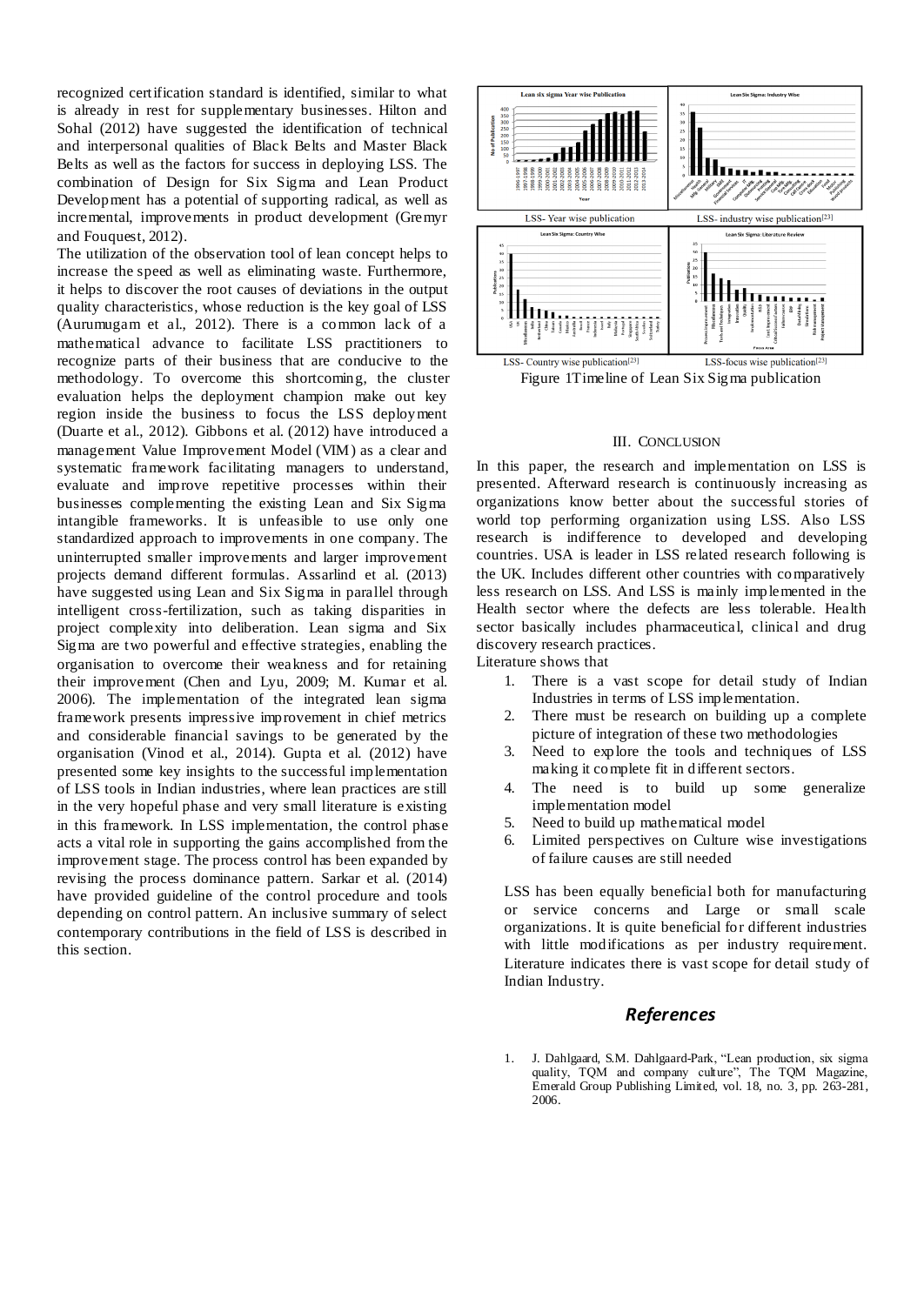- 2. R. Andersson, H. Eriksson, H. Torstensson, "Similarities and differences between TQM, six sigma and lean", *The TQM Magazine*, Emerald Group Publishing Limited, vol. 18, no. 3, pp. 282-296, 2006.
- 3. Dag Na¨slund, "Lean, six sigma and lean sigma: fads or real process improvement methods", Business *Process Management Journal*, Emerald Group Publishing Limited, vol. 14, no. 3, pp. 269-287, 2008.
- 4. Andrew Thomas, Richard Barton and Chiamaka Chuke-Okafor, "Applying LSS in a small engineering company – a model for change", *Journal of Manufacturing Technology Management*, Emerald Group Publishing Limited, vol. 20, no. 1, pp. 113-129, 2009.
- 5. Pepper, M.P.J. and Spedding, T.A., "The evolution of LSS", *International Journal of Quality & Reliability Management*, vol. 27, no. 2, pp.138-155, 2010
- 6. Ronald D. Snee, "LSS getting better all the time", *International Journal of LSS*, Emerald Group Publishing Limited, vol. 1, no. 1, pp. 9-29, 2010.
- 7. Catarina Delgado, Marlene Ferreira, Manuel Castelo Branco "The implementation of LSS in financial services organizations", *Journal of Manufacturing Technology Management*, Emerald Group Publishing Limited, vol. 21, no. 4, pp. 512-523, 2010.
- 8. Alessandro Laureani and Jiju Antony Alex Douglas, "LSS in a call centre: a case study*", International Journal of Productivity and Performance Management*, Emerald Group Publishing Limited, vol. 59, no. 8, pp. 757-768, 2010.
- 9. Jiju Antony, "Reflective practice Six Sigma vs. Lean Some perspectives from leading academics and practitioners", *International Journal of Productivity and Performance Management*, Emerald Group Publishing Limited, vol. 60, no. 2, pp. 185-190, 2011.
- 10. Alessandro Laureani and Jiju Antony, "Standards for LSS certification", *International Journal of Productivity and Performance Management,* Emerald Group Publishing Limited, vol. 61, no. 1, pp. 110-120, 2012.
- 11. Roger John Hilton and Amrik Sohal, "A conceptual model for the successful deployment of LSS", *International Journal of Quality& Reliability Management*, Emerald Group Publishing Limited, vol. 29 no. 1, pp. 54-70, 2012.
- 12. Ida Gremyr, Jean-Baptiste Fouquet," Design for Six Sigma and lean product development", *International Journal of LSS*, , Emerald Group Publishing Limited, vol. 3, no. 1, pp. 45-58, 2012.
- 13. V. Arumugam, Jiju Antony, "Observation: a Lean tool for improving the effectiveness of LSS", *The TQM Journal*, Emerald Group Publishing Limited, vol. 24, no. 3, pp. 275-287, 2012.
- 14. Brett Duarte, Douglas, Montgomery, John Fowler, John Konopka, "Deploying LSS in a global enterprise – project identification", *International Journal of LSS*, Emerald Group Publishing Limited, vol. 3, no. 3, pp. 187-205, 2012.
- 15. Paul Martin Gibbons, Colin Kennedy, "The development of a value improvement model for repetitive processes (VIM) Combining Lean, Six Sigma and systems thinking" , *International Journal of LSS*, Emerald Group Publishing Limited, vol. 3, no. 4, pp. 315-338, 2012.
- 16. Marcus Assarlind Ida Gremyr, KristofferBa¨ckman, "Quality Paper Multi-faceted views on a Lean Six Sigma application", *International Journal of Quality & Reliability Management*, Emerald Group Publishing Limited, vol. 29, no. 1, pp. 21-30, 2012.
- 17. S. Vinodh, S. Vasanth Kumar, K.E.K Vimal, "Implementing lean sigma in an Indian rotary switches manufacturing organization", *Production Planning & Control* , Taylor & Francis , vol. 25, no. 4, pp. 288-302, 2014.
- 18. Saif Imam, Ashok Tripathi, Sudipto Sarkar, "Lean Sigma A Road to Success: A Perspective of the Indian Automobile Industry", *Global Journal of researches in engineering*, vol. 12, no. 1-A, Jan. 2012.
- 19. Chen, MingNan and Lyu, Jung, "A Lean Six-Sigma approach to touch panel quality improvement", *Production Planning & Control*, Taylor & Francis , vol. 20, no. 5, pp. 445–454, July 2009.
- 20. Z Mallick & Shahzad Ahmad, "Barriers and enablers in implementation of LSS in Indian manufacturing industries", *International journal of advanced research in management*, vol. 3, no. 1, pp. 11-19, June 2012.
- 21. M. Kumar, J. Antony, R. K. Singh, M. K. Tiwari, D. Perry, "Implementing the Lean Sigma framework in an Indian SME: a case study", *Production Planning & amp*; Control ,Taylor & Francis, vol. 17, no. 4, pp. 407–423, June 2006.
- 22. Henk de Koning, John P. S. Verver, Jaap van den Heuvel, Soren Bisgaard, Ronald J. M. M. Does, "LSS in Healthcare", *Journal for Healthcare Quality*, vol. 28, no. 2, pp. 4–11, 2006.
- 23. Qun Zhang, Muhammad Irfan, Muhammad Aamir Obaid, Khattak, Xiaoning Zhu, "LSS: A Literature Review", *Interdisciplinary journal of contemporary research in business*, Institute of Interdisciplinary Business Research , vol. 3, vol. 10, Feb. 2012.
- 24. Craig Johnstone, Garry Pairaudeau and Jonas A. Pettersson, "Creativity, innovation and lean sigma: a controversial combination?", *Drug Discovery Today*, Elsevier, vol. 16, no. ½, pp. 50-57, Jan. 2011.
- 25. Kifayah Amar and Douglas Davis, "A Review of Six Sigma Implementation Frameworks and Related Literature", *International Multi Conference of Engineers and Computer Scientists*, MECS 2008, vol 2, March, 2008, pp. 19-21.
- 26. Rodica Pamfilie, Andreea Jenica Petcu (Draghici) and Mihai Draghici, "The importance of leadership in driving a strategic LSS management", *Procedia - Social and Behavioral Sciences*, Elsevier, vol. 58, no. 0, pp. 187 – 196, 2012.
- 27. Michael E. Cournoyer, Anne O. Nobile, Greta M. Williams, "Application of LSS business practices to an Air Purifying Respirator process", *Journal of Chemical Health & Safety*, Elsevier,vol. 20, no., 2, pp. 34-39, March/April 2013.
- 28. Sushil Kumar, P.S. Satsangi and D.R. Prajapati, "Six Sigma an Excellent Tool for Pro Improvement – A Case Study", International Journal of Scientific and Engineering Research, vol. 2, no. 9, pp. 1-10, Sep. 2011.
- 29. Chun-Wei Wang and Chen-Yang Cheng† and Pu-Yuan Chang and Chi-Chang Hsu, "The Application of Lean Six Sigma to Nonprofit Organizations - Examining Maria's Bakery," *Proceedings of the Asia Pacific Industrial Engineering & Management Systems Conference 2012*, 2012, pp. 681-689.
- 30. Qun Zhang, Muhammad Irfan, Muhammad Aamir Obaid Khattak, "Critical success factors for successful lean six sigma implementation in Pakistan", *Interdisciplinary journal of contemporary research in business*, vol. 4, no. 1, pp. 117-124, May 2012.
- 31. Jiju Antony, Maneesh Kumar, "Lean and six sigma methodologies in NHS scotland: an empirical study and directions for future research", *Quality innovation prosperity / kvalita inovácia prosperity*, vol. 16, no. 2, pp. 19-34, 2012.
- 32. Juan A. Marin-Garcia, Paula Carneiro, "Questionnaire validation to measure the application degree of alternative tools to mass production", International *Journal of Management Science*, vol. 5, no 4. pp. 268- 277, 2010.
- 33. Priti B. Khadse, Avinash D.Sarode, Renu Wasu, "Lean Manufacturing in Indian Industries: A Review", *International Journal of Latest Trends in Engineering and Technology (IJLTET),* vol. 3, no. 1, pp. 175-181, sep. 2013.
- 34. Vipul Gupta, Padmanav Acharya and Manoj Patwardhan, "Monitoring quality goals through lean Six-Sigma insures competitiveness," *International Journal of Productivity and Performance Management Emerald Article,* vol. 61, no. 2, pp. 194- 203, 2012.
- 35. M. Eswaramoorthi & G. R. Kathiresan & P. S. S. Prasad AND P. V. Mohanram, "A survey on lean practices in Indian machine tool industries," *The International Journal of Advanced Manufacturing Technology*, Springer-Verlag, vol. 52, no. 9-12, 2011.